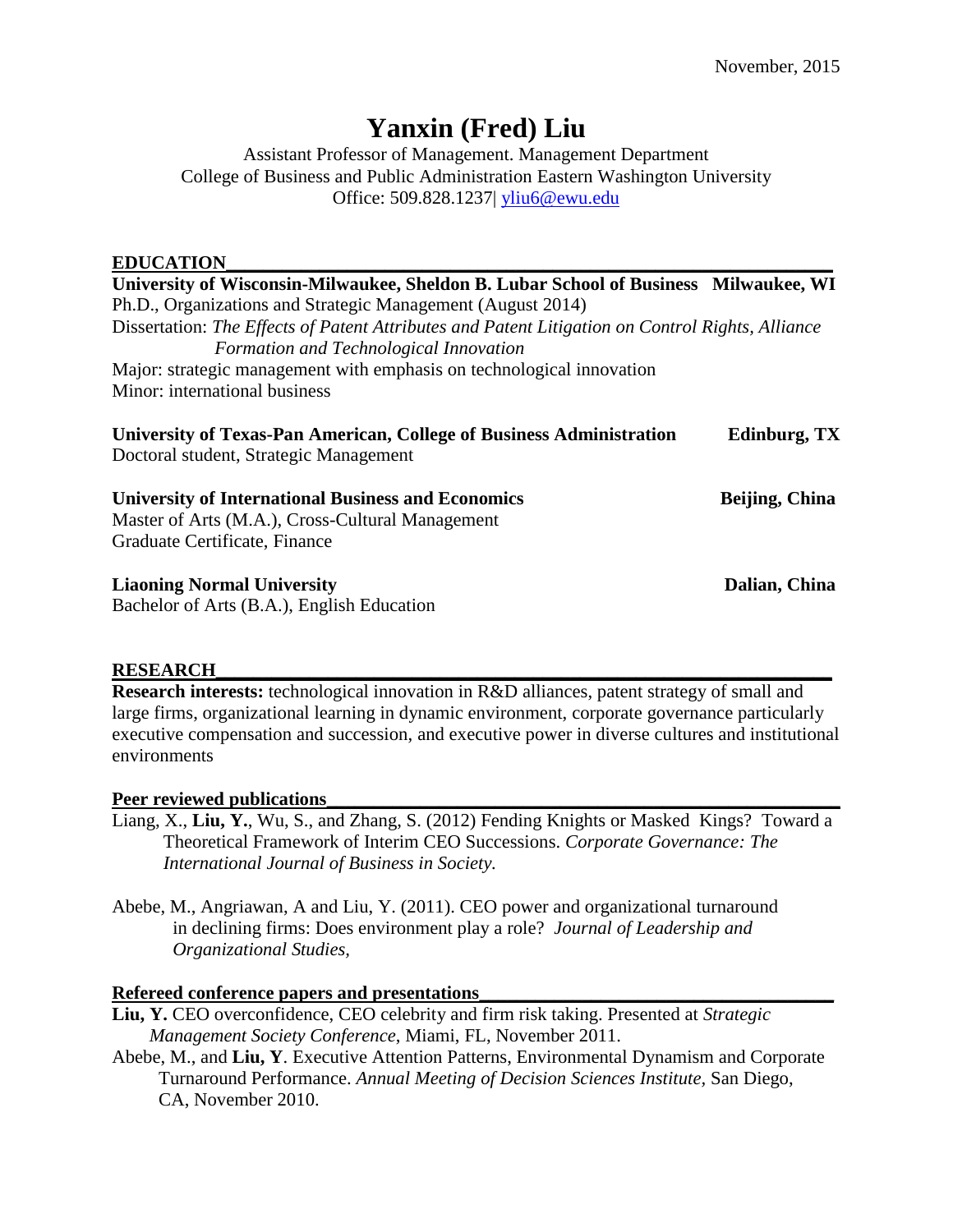Liang, X, Wu, S, **Liu, Y**, and Zhang, S. Fending Knights or Masked Kings: Toward a Theoretical Framework of Interim CEO Succession. *Annual Meeting of Academy of Management,* Chicago, IL, August 2009.

## Working papers and research in progress\_

- **Liu, Y.** CEO overconfidence, CEO celebrity and firm risk taking. (*Target journal: Strategic Management Journal)*
- **Liu, Y**. and Levitas, E. The effect of firm patent litigation reputation on strategic alliance formation (*Target journal: Strategic Management Journal)*
- Liu, Y.. Stock options design for managers and rank-and-file employees and employee whistle blowing on corporate fraud (*Target journal: Journal of Management*)
- **Liu, Y**, and Ye, Kangtao. Subinstitutional environment and expropriation of minority shareholders in emerging economies: Evidence from China (*Target journal: Asia Pacific Journal of Management*).
- Levitas, E. and **Liu, Y**. Asset complementariy and new product development in pharmaceutical Industry (*Target journal: Journal of Management).*

## **ACADEMIC POSITIONS AND COURSES TAUGHT\_\_\_\_\_\_\_\_\_\_\_\_\_\_\_\_\_\_\_\_\_\_\_\_\_\_\_\_\_\_\_**

#### **Teaching interests**

Strategic management, entrepreneurship (particularly technological innovation and commercialization), international business, organizational behavior, business and society

#### **Eastern Washington University, College of Business and Public Administration Spokane, WA**  Assistant Professor of Management September, 2015-present

Courses taught: Organizational Theory and Behavior, Business and Society, Business & Public Administration

**University of Wisconsin-Milwaukee, Sheldon B. Lubar School of Business Milwaukee, WI**  Instructor of Strategic Management (Management Analysis 600, undergraduate capstone class) Summer and Fall 2013, Spring and Summer 2014

Instructor of Intro to Entrepreneurship & Small Business Formation Fall 2013, Spring 2014

Teaching Assistant September 2012-May 2013 Teaching Assistant to Dr. Jude Rathburn in Organization Behavior class for undergraduates

Project Assistant September 2011-May 2012 Research Assistant to Dr. Sali Li and Dr. Maria Goranova

## **University of Texas-Pan American, College of Business Administration Edinburg, TX**  Research Assistant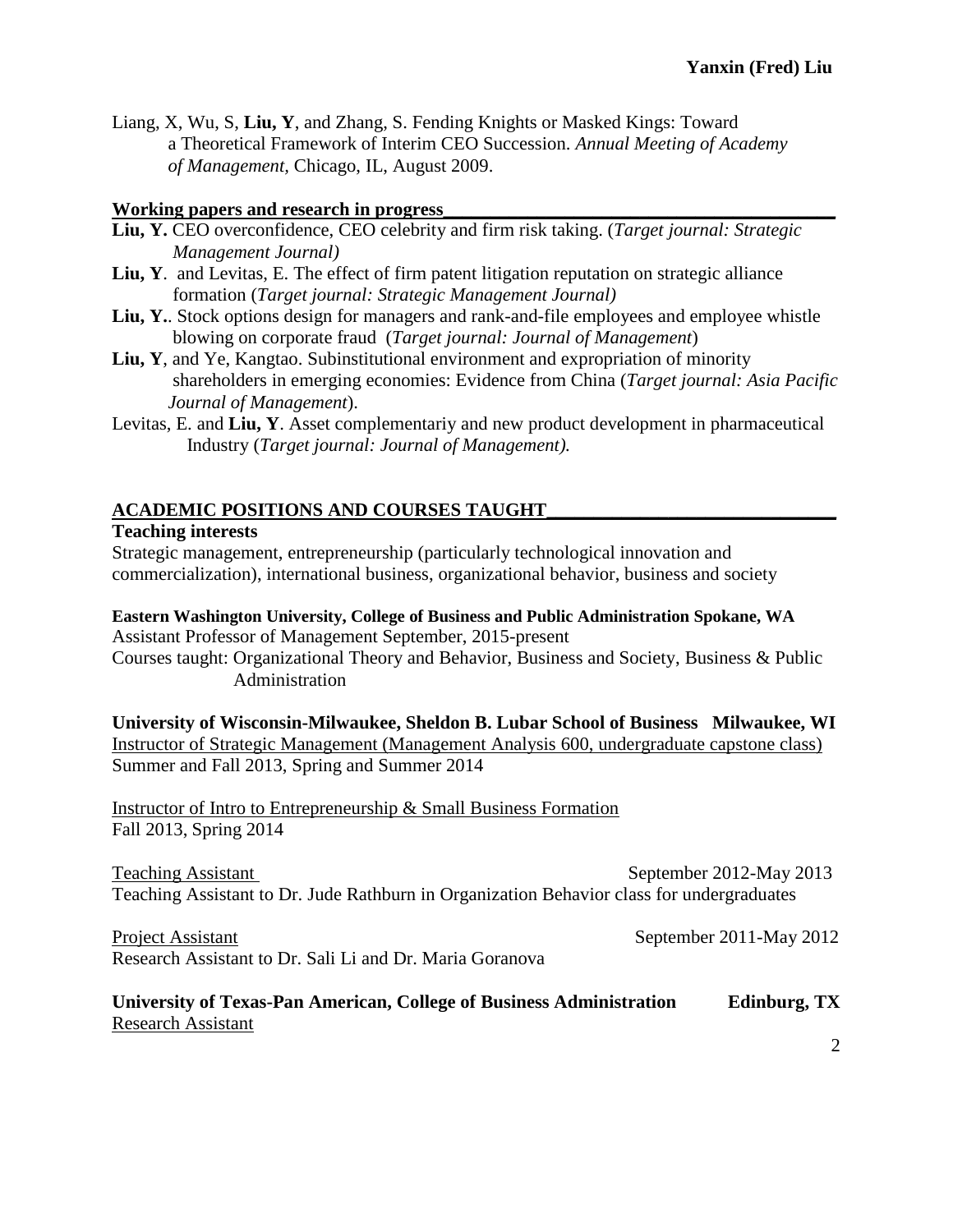Research Assistant to Dr. Michael Abebe June 2009 – July, 2010 Research Assistant to Dr. Lai Liu June 2009 - July 2009 Research Assistant to Dr. Sibin Wu August 2008 -August 2009

## **North China Electric Power University Server Beijing, China** *Beijing***, China**

Lecturer of Business English September 2007-July 2008 Macroeconomics (for undergraduates), Microeconomics (for undergraduates) Instructor of English September 2000- August 2007 Advanced Listening Comprehension (for English majors) College English (for non-English majors) A New English Course (for English majors)

### WORK EXPERIENCE

**Hongyuan Yingxin Consulting Corporation Ltd** January 2002 - July 2003 Cofounder and owner in charge of marketing and coordinating activities of management members

## **AWARDS & HONOR\_\_\_\_\_\_\_\_\_\_\_\_\_\_\_\_\_\_\_\_\_\_\_\_\_\_\_\_\_\_\_\_\_\_\_\_\_\_\_\_\_\_\_\_\_\_\_\_\_\_\_\_\_\_\_\_\_\_**

| <b>University of Wisconsin-Milwaukee</b>                                                                                         | Milwaukee, WI            |
|----------------------------------------------------------------------------------------------------------------------------------|--------------------------|
| Sheldon B. Lubar Doctoral Scholarship                                                                                            | September 2012-July 2013 |
| <b>Graduate Student Research Presentation Travel Award</b>                                                                       | 2010, 2011               |
| <b>Chancellor's Graduate Student Award</b>                                                                                       | September 2010-July 2011 |
| <b>Academy of Management Annual Conference 2013</b><br>BPS Doctoral Consortium (competitive admission)                           | Orlando, FL              |
| <b>Academy of Management Annual Conference 2012</b><br><b>Outstanding Reviewer Award (Business Policy and Strategy Division)</b> | <b>Boston, MA</b>        |
| <b>Southern Management Association Annual Conference 2009</b><br>Doctoral Consortium (competitive admission)                     | <b>Asheville, NC</b>     |
| <b>North China Electric Power University</b>                                                                                     | Beijing, China           |
| <b>Outstanding Class Advisor Award</b>                                                                                           | September 2001-July 2002 |
| PROFESSIONAL SERVICE ACTIVITIES                                                                                                  |                          |
| Reviewer Corporate Governance: An International Review                                                                           | 2011                     |

Reviewer Academy of Management Annual Conferences 2010-2013, 2015 Reviewer Southern Management Association Annual Meeting, St. Pete Beach, FL, October 2010 SupervisorNorth China Electric Power University Beijing, China January 2007 - July 2008 .Advised two undergraduate theses

Class advisor North China Electric Power University Beijing, China September 2001-July 2002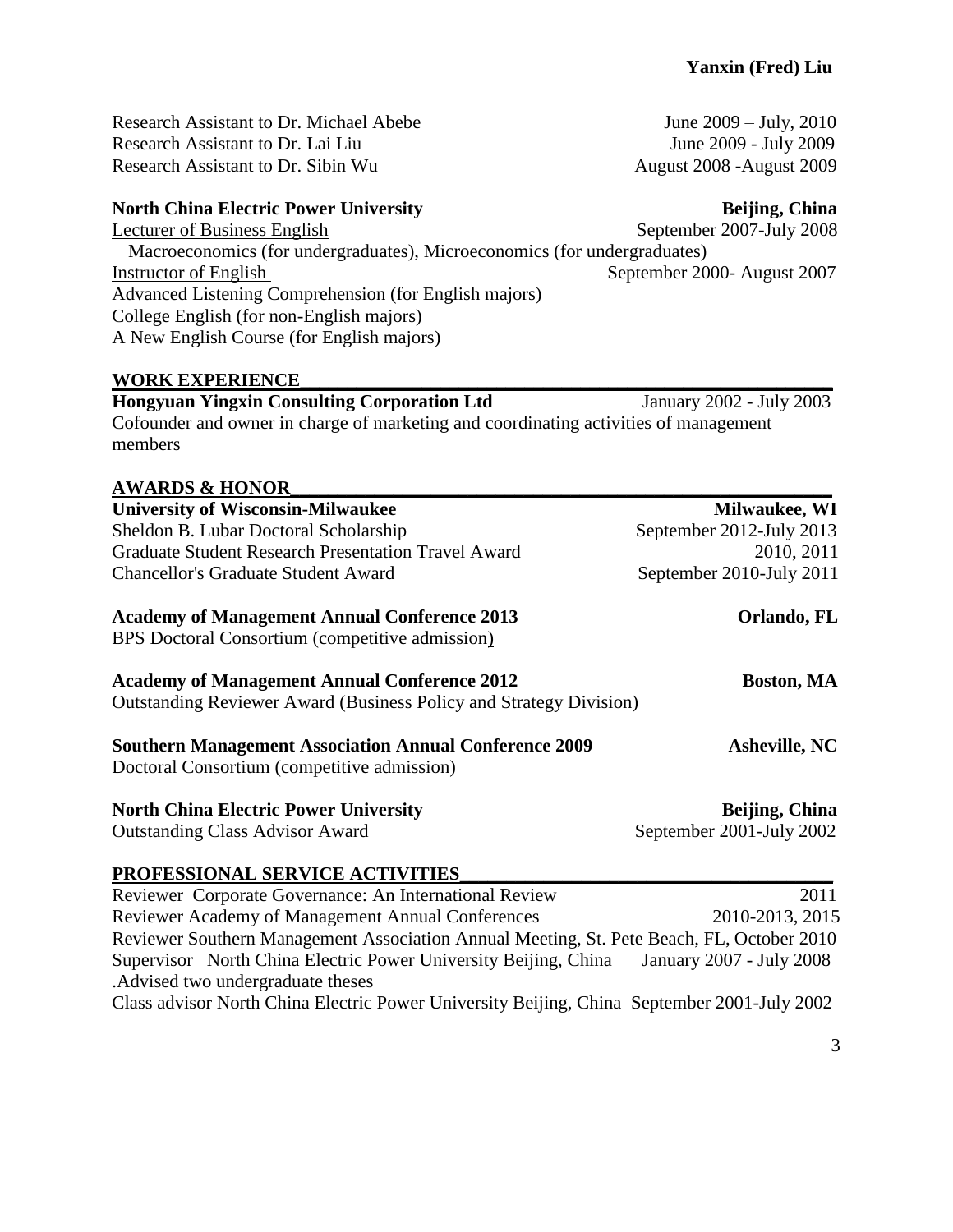## **PROFESSIONAL AFFILIATION AND MEMBERSHIP\_\_\_\_\_\_\_\_\_\_\_\_\_\_\_\_\_\_\_\_\_\_\_\_\_\_\_\_\_**

Academy of Management, Entrepreneurship Division, BPS Division, and TIM Division Strategic Management Society

## **PROFESSIONALWORKSHOPS ATTENDED\_\_\_\_\_\_\_\_\_\_\_\_\_\_\_\_\_\_\_\_\_\_\_\_\_\_\_\_\_\_\_\_\_\_\_\_\_**

| <b>Teaching Workshops</b>                                                             |                                            |
|---------------------------------------------------------------------------------------|--------------------------------------------|
| University of Wisconsin-Milwaukee Center for Instructional & Professional Development |                                            |
| Designing learner-centered course (Part 1 & Part 2)                                   | June & July, 2013                          |
| <i>How learning works</i> (book chapter discussions, Chapter 5, 6)                    | June & July, $2013$                        |
| Meeting where students are.                                                           | March, 2013                                |
| <b>University of Wisconsin-Milwaukee</b>                                              | <b>Learning Technology Center</b>          |
| Developing small group work in online and blended courses                             | June, 2013                                 |
| Grading your students: Assessment in online and blended courses                       | June, 2013                                 |
| Importing question banks and developing effective quizzes in D2L                      | June, 2013                                 |
| Creating a teaching portfolio                                                         | May 2013                                   |
| <b>University of Wisconsin-Milwaukee</b>                                              | <b>Sheldon B. Lubar School of Business</b> |
| Six Years of Lessons on Teaching Critical Analytical Thinking                         | March, 2013                                |
| Guest speaker: JD Schramm, Stanford Graduate School of Business                       |                                            |
| <b>Research Workshops</b>                                                             |                                            |
| Use of patent data for empirical management research                                  |                                            |
| Academy of Management annual conference San Antonio                                   | <b>August, 2011</b>                        |
| <b>Strategy Symposium on Emerging Markets</b>                                         |                                            |
| Jesse H. Jones Graduate School of Business, Rice University                           | April, 2010                                |